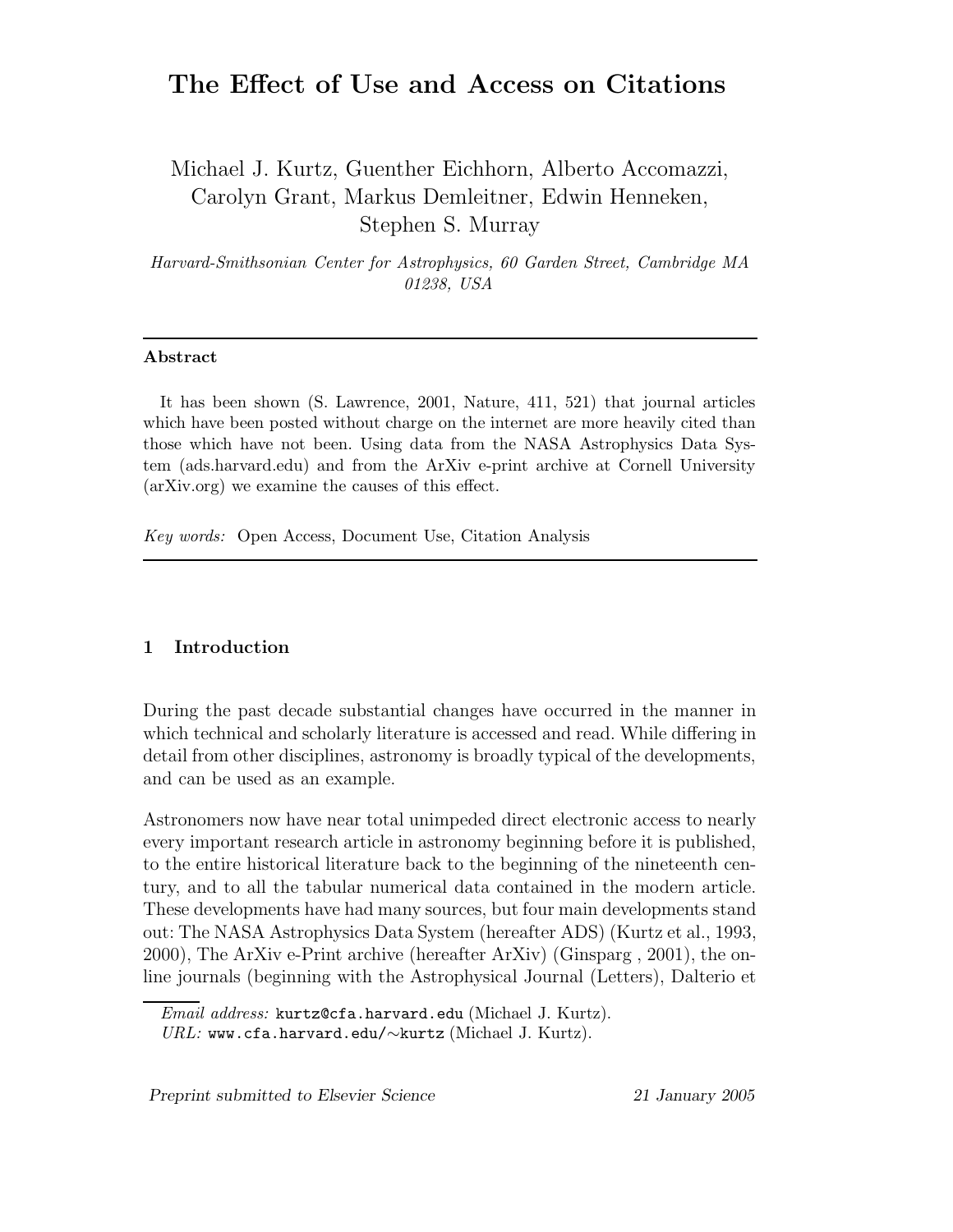al., 1995), and the on-line data tables (beginning with Astronomy & Astrophysics, Ochsenbein and Lequeux, 1995; Genova et al., 2000). All these new services (and several others) are interconnected by a complex system of close collaborations and hyperlinks (Boyce, 1998).

The tremendous use of these new forms of access has been well documented (e.g. Kurtz et al. , 2005a; ArXiv , 2004), and new bibliometric measures which make use of them are beginning to be used (e.g. Kurtz, et al. , 2005b; Bollen, et al , 2003). The question arises as to how, and whether, these new usage modalities have effected the practice of citation, long the primary bibliometric indicator of the usefulness of an academic article.

Recently Lawrence (2001) and Brody, et al. (2004) have demonstrated that articles which are available on-line at no charge are cited at substantially higher rates than those which are not. Kurtz (2004) has shown that restrictive access policies can cut article downloads to half the free access rate.

There are (at least) three possible, and non-exclusive, explanations for the effect noted by Lawrence (2001) and Brody, et al. (2004). 1. Because the access to the articles is unrestricted by any payment mechanism authors are able to read them more easily, and thus they cite them more frequently; the Open Access (OA) postulate. 2. Because the article appears sooner it gains both primacy and additional time in press, and is thus cited more; the Early Access (EA) postulate. 3. Authors preferentially tend to promote (in this case by posting to the internet) the most important, and thus most citable, articles; the Self-selection Bias (SB) postulate.

In this paper we present the results of two experiments designed to distinguish to what extent each of the postulated explanations holds true, for the astronomy literature.

## 2 Data

#### 2.1 The OA and EA Postulates

Scholarly communication in astronomy is dominated by seven journals, The Astrophysical Journal, The Astrophysical Journal (Letters), The Astrophysical Journal Supplement Series, The Monthly Notices of the Royal Astronomical Society, Astronomy & Astrophysics (which merged with Astronomy and Astrophysics Supplement Series in 2001), The Astronomical Journal, and The Publications of the Astronomical Society of the Pacific. Since the founding of the pan-European journal Astronomy and Astrophysics thirty-five years ago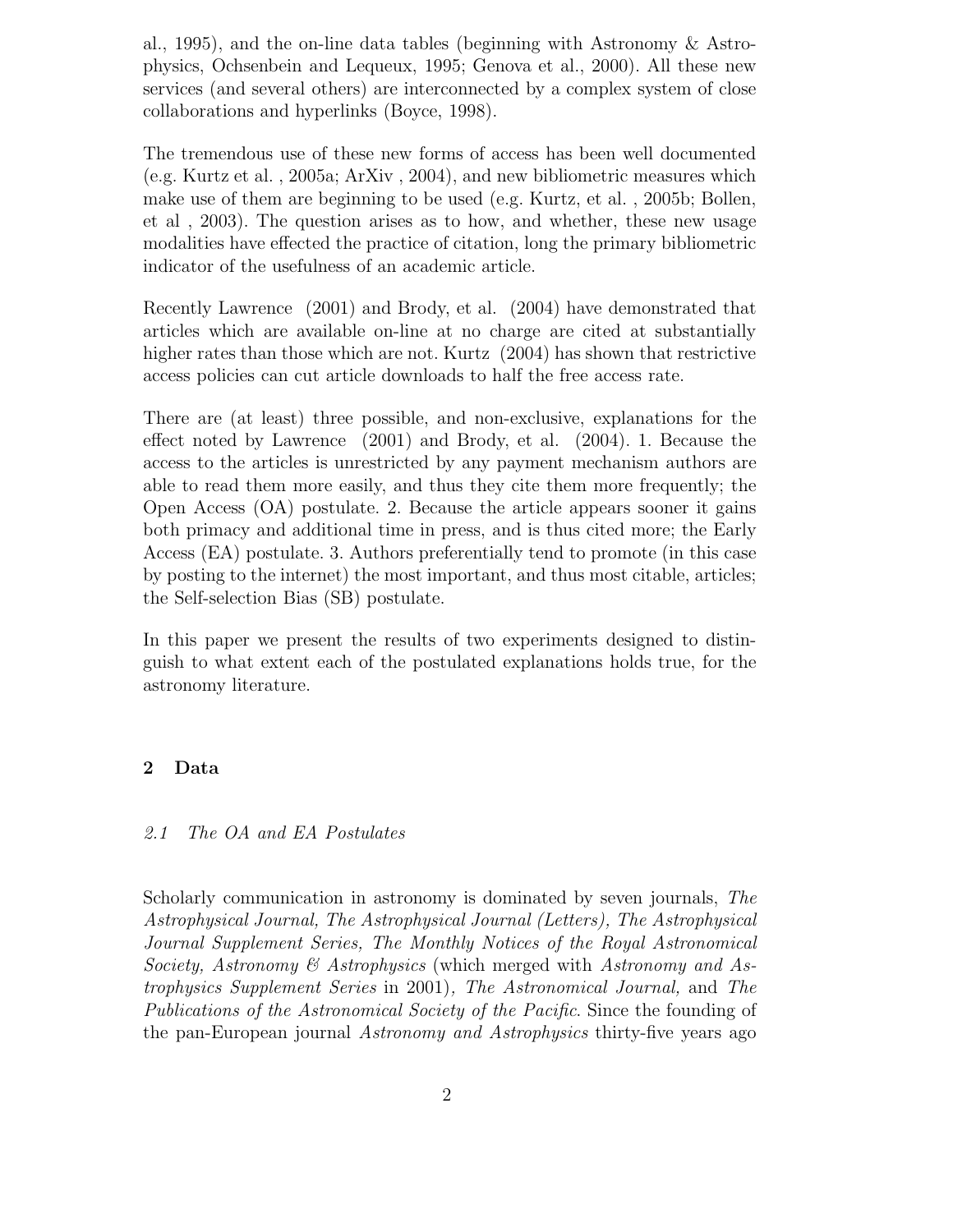these journals have formed the core of the discipline.

In order to test the OA and EA postulates we use a data-set which consists of all references from articles published in one of these core journals to another article published in these journals, beginning in 1970. By restricting the citation universe to the core journals we minimize the effects of systematics, such as changes in the relative popularity of publishing in journals versus conference proceedings, on the usage trends we measure.

These citation data are maintained in the ADS database, and are nearly 100% complete. While the original source for the ADS citation database was ISI, for the core astronomy journals this has now been totally superseded by parsing the full-text of the articles, as sent by the journals, or, for the older ones, parsing the output of images of the article pages as analyzed by a character recognition program (Accomazzi et al., 1999; Demleitner et al., 2004).

## 2.2 The SB Postulate

To test the SB postulate (vs. the combined OA and EA postulates) we use data concerning the 2592 articles published in 2003 by The Astrophysical Journal contained within the ADS database. We use the per article citation information, and the concordance between *Astrophysical Journal* articles and preprints in the ArXiv.

The choice of the data sample is somewhat arbitrary. The sample must sufficiently homogeneous that we do not measure differences in the citation practices of different disciplines; it must be old enough to have built up statistically significant differences between the more and less cited articles; and it must be new enough to measure the current behavior of ArXiv users. This sample meets these criteria.

The citations are as of 15 August 2004 and are taken from all sources known to the ADS. We use the entire data-set to maximize the signal to noise; because the cited articles are quite homogeneous, and the citation period is relatively short, there are no systematics which would require us to restrict the data set of citing articles.

The concordance is created by: 1. Parsing the information submitted by the authors to the ArXiv (yielding 70% of all 2003  $ApJ$  articles); and 2. Comparing the title and author information for the ArXiv publication with the Astrophysical Journal articles author and title information, using any additional author supplied information (yielding  $4\%$  of all 2003  $ApJ$  articles).

As the ArXiv preprint can (and often does) have a different title than the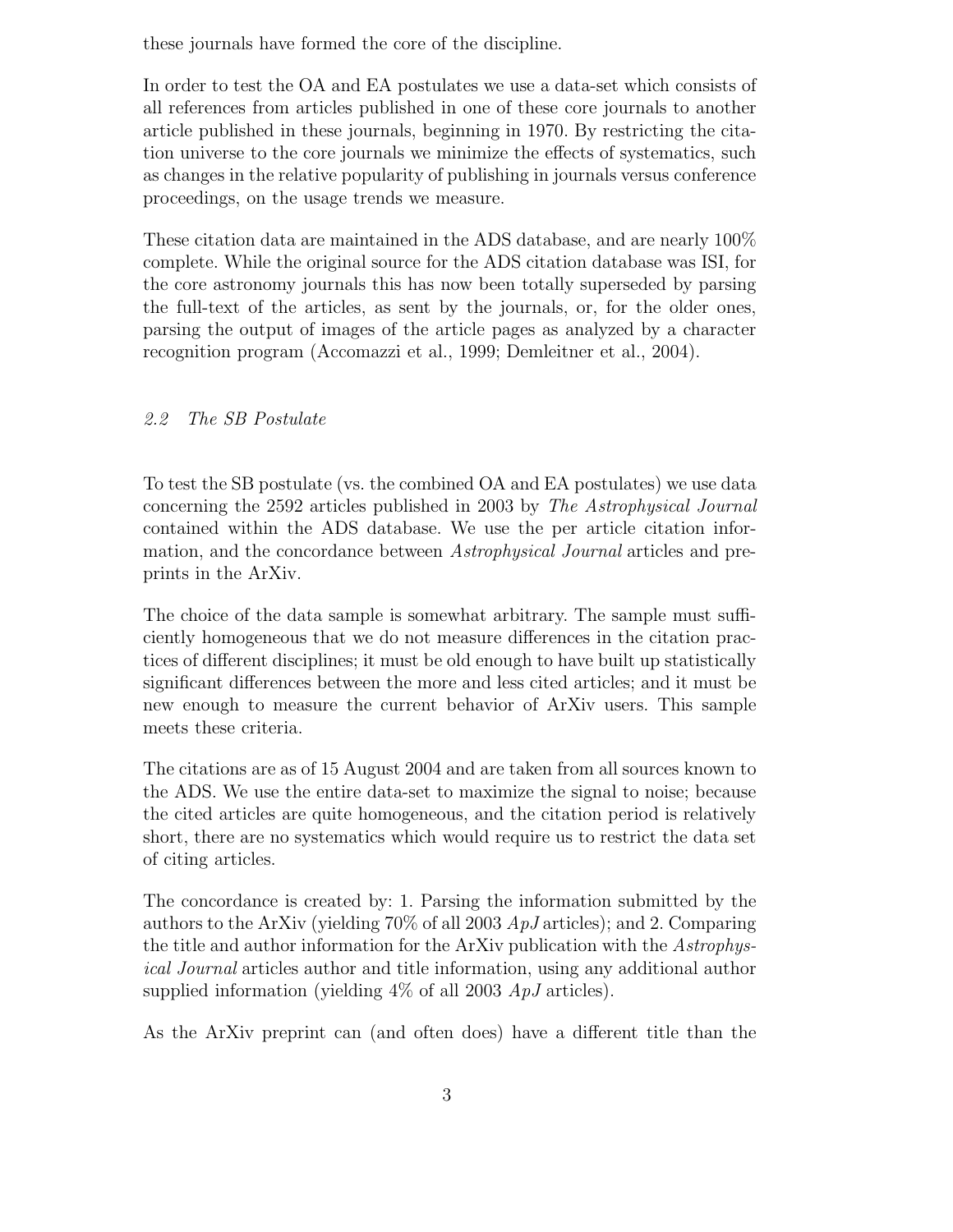corresponding journal article, indeed it can have a different author list, it is not possible to have a 100% complete concordance. By making spot checks, and by looking at each of the 200 most cited papers in detail, we estimate that we could be underestimating the fraction of ArXiv articles which correspond with Astrophysical Journal articles by 2%, but none of these are in the top 200 cited articles. Finding these (if present) would not significantly change any of our conclusions.

## 3 Technique

#### 3.1 The OA and EA Postulates

To test the OA and EA postulates we make note of the fact that substantial changes in ability of astronomers to access research articles occurred during the decade of the 1990s. During this period the ArXiv was founded (Ginsparg , 2001), it has since grown to where the majority of research articles in astronomy are submitted to it. Also during this period the ADS was founded (Kurtz et al., 1993) and during the 36 month period ending in 1999 it (with the kind permission of the journals) scanned and put on-line all the back issues of the seven (then eight) core astronomy journals. In both cases the articles are available without cost through an easy to use web interface. Both services are heavily used (Kurtz et al. , 2005a; ArXiv , 2004).

If increased access effects the citation rate we should be able to see changes in the citation rates for older articles and for very new articles beginning in the mid to late 1990s. For the older articles this tests the OA postulate, as these articles have long since appeared, but are suddenly now available without charge, and without the need to go to a library. For the very new articles this tests a combination of the OA and EA postulates. The articles are available without charge, but also substantially before they are available in the journals.

We create a statistic to measure the citation rate which is insensitive to changes in the number of articles published during different periods, the probability  $P(t, t_0, \Delta t)$  that an article published at time t will cite a particular article published during the period between  $t_0$  and  $t_0 + \Delta t$  ago; thus  $P(t, 10, 10)$  is the probability that an article published at time  $t$  will cite an article published between 10 and 20 years before t.

$$
P(t, t_0, \Delta t) \equiv \frac{citations(t, t_0, \Delta t)}{N(t) * N(t, t_0, \Delta t)}
$$

where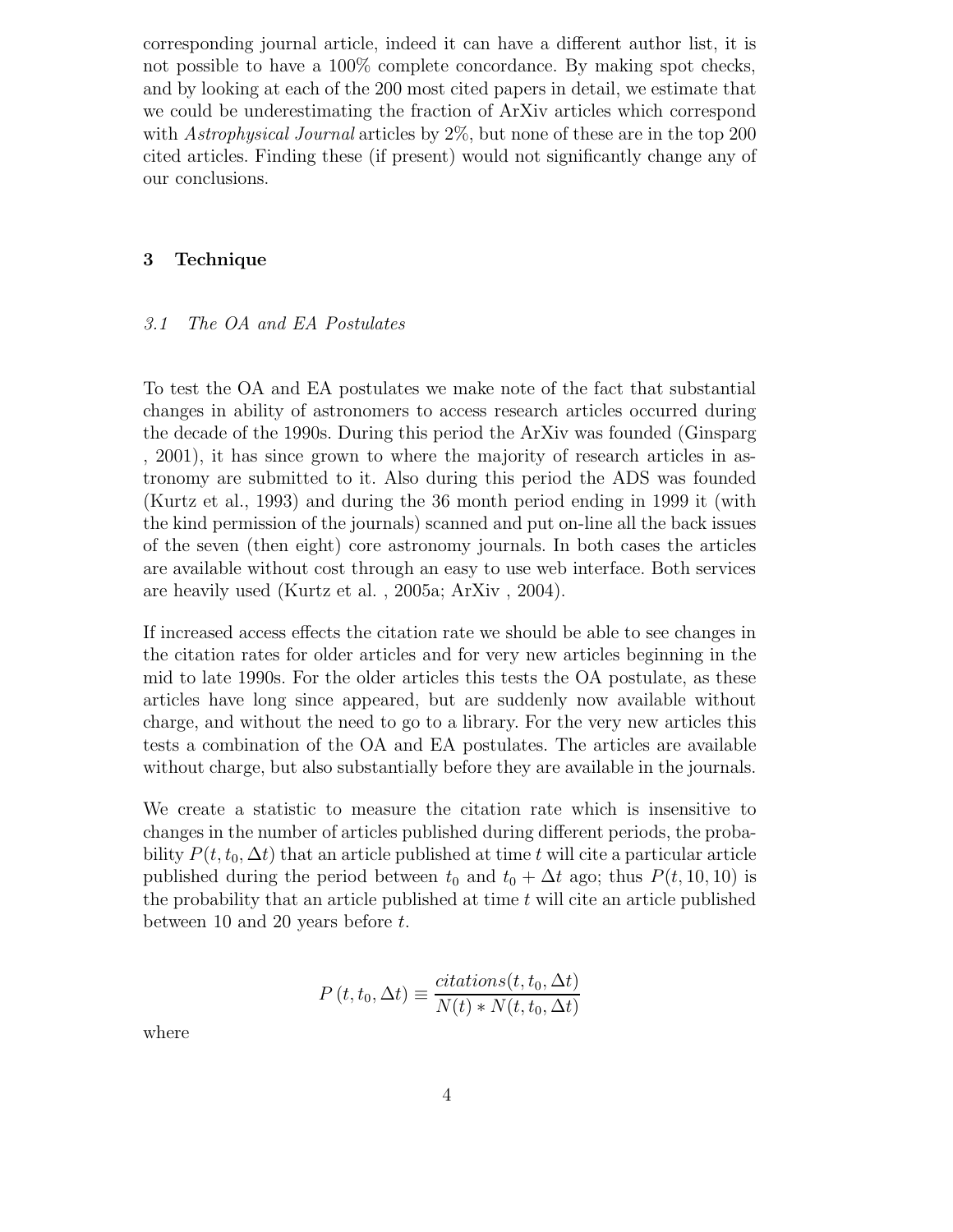citations(t,  $t_0, \Delta t$ ) is the number of citations in papers at time t to papers published between  $t_0$  and  $t_0 + \Delta t$  before time t.

 $N(t)$  is the number of papers published at time t.

 $N(t, t_0, \Delta t)$  is the number of papers published in the period between  $t_0$  and  $t_0 + \Delta t$  before time t.

We use a one month granularity throughout, so  $N(t)$  is the number of articles published in a one month period of time, etc..

## 3.2 The SB Postulate

To test the SB postulate we note that the magnitude of the combined OA and EA effects makes a clear prediction concerning the relative distribution of articles which had been submitted to the ArXiv versus articles which had not in a list of recent papers sorted by number of citations. The higher the ratio of citation rates between ArXiv-submitted articles and non-ArXiv-submitted articles the lower the fraction of non-ArXiv-submitted articles expected in the top 100 or 200 cited articles in the sample.

Given an ArXiv/non-ArXiv citation ratio, and the unbiased frequency distribution of citations one can easily determine the probability that a particular number of non-ArXiv submitted papers will be in the top 100 or 200 most cited papers by Monte Carlo simulation. Comparing these probabilities with the actual measured number allows one to accept or reject the hypothesis that OA+EA effects alone can account for the measured distribution of highly cited articles.

To estimate what the relative distribution of citations for ArXiv-submitted and non-ArXiv-submitted articles would be were there no SB effect we must estimate what the total citation distribution would be in the absence of any SB effect. While we could use a Lotke type power law we choose to estimate this, and all other elements in our stochastic model, based very closely on the actual data for the 2003 Astrophysical Journal.

For the ArXiv/non-ArXiv citation ratio we take the actual measured value; for the unbiased citation frequency distribution we take the actual citation frequency distribution. Next we randomly choose N papers, where N is the number (683) of non-ArXiv submitted papers in the sample, and we reduce the citation counts for these papers by the measured citation ratio. (We could also have increased the citation counts for the 1909 articles which represent the ArXiv submitted set, because we are only interested in the relative rank these procedures are equivalent).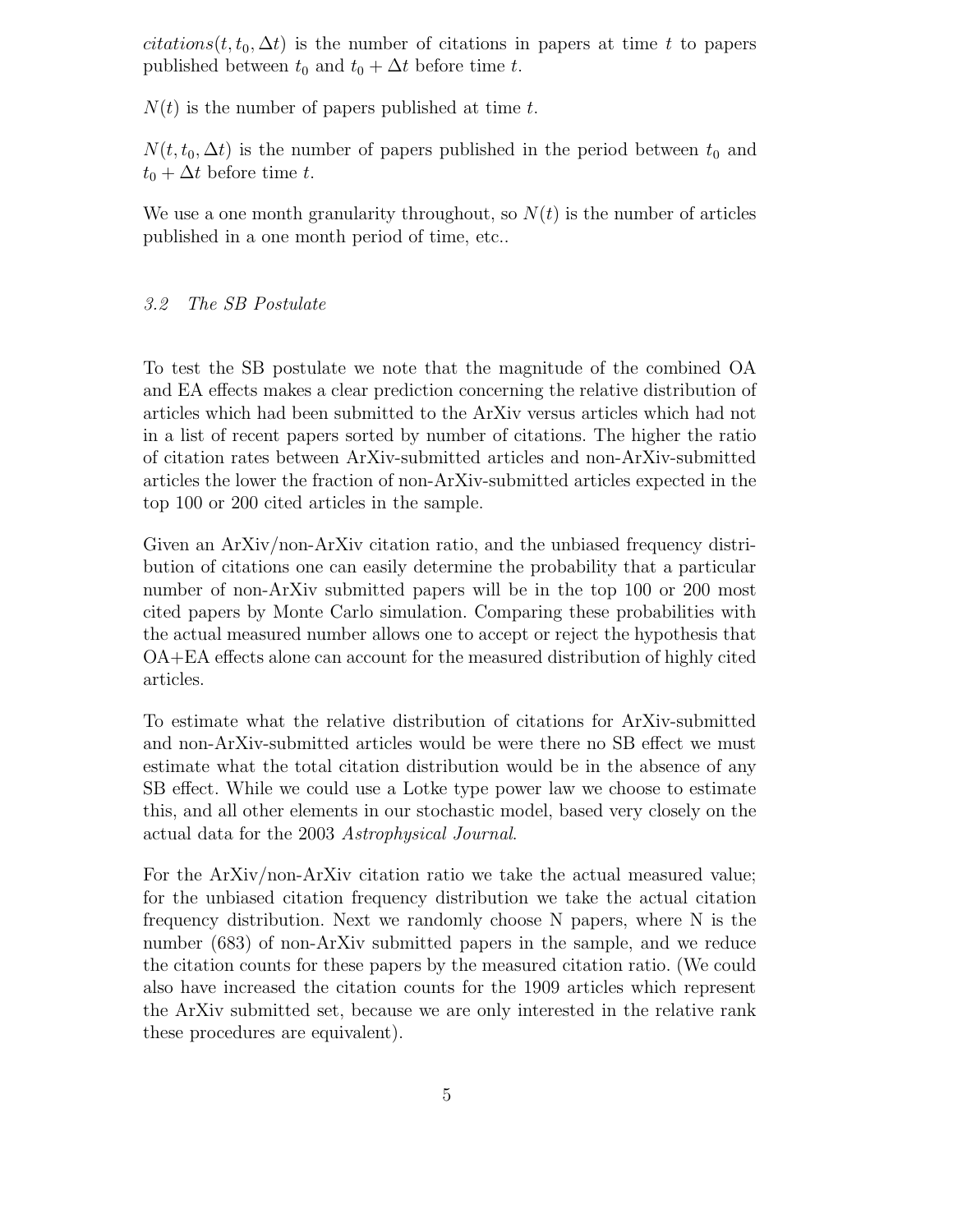Finally we sort the modified counts and determine how many of the modeled non-ArXiv submitted papers are in the top 100 and 200 most cited papers. We repeat this procedure many times, to acquire the statistical distribution.

Finally we compare the actual measured number of non-ArXiv submitted papers in the top 100 and 200 most cited papers with this expected distribution.

## 4 Results

## 4.1 The OA and EA Postulates

Figures 1 and 2 show the results of calculating the P statistic for a number of different offset times, using the citation data described in section 2.1.. Figure 1 shows the older material, with  $P(t, 10, 10)$  at the bottom, followed by  $P(t, 5, 5)$ , the  $P(t, 3, 2)$ , and finally  $P(t, 2, 1)$  at the top. The decrease in the value of the P with age is explained by the obsolescence function (e.g. Kurtz, et al. , 2005b, for the astronomy literature).

Figure 2 shows the P statistic for more recent material, with  $P(t, 0, 0.5)$  on the bottom, followed by  $P(t, 0.5, 0.5)$ , then  $P(t, 1, 1)$  on top. Here the increase in P with age is fully consistent with the rapid increase in citation rate immediately following publication (e.g. Kurtz, et al. , 2005b, for the astronomy literature).

The most striking feature visible on these plots, the large spikes in the short time lag data shown in figure 2, are not important to this discussion. They are caused by the regular publication of Trimble and Ashwanden's (e.g. 2004 and many previous) review of the literature in astrophysics published during the preceding calendar year.

Looking first at figure 1 we see that the various  $P$  functions are essentially flat over the 13 year period shown in the plots, trending slightly lower for the older papers. There is no feature of any kind which can be associated with the change in article access status caused by placing on-line, and without charge scanned versions of the full-text during the late 1990s.

Figure 2 shows a different story. Here both  $P(t, 0, 0.5)$  and  $P(t, 0.5, 0.5)$  show a substantial change in slope beginning in the mid 1990s and corresponding with the advent and gradual increase in popularity of the ArXiv service. With the exception of the Trimble and Ashwanden spikes  $P(t, 1, 1)$  is essentially flat.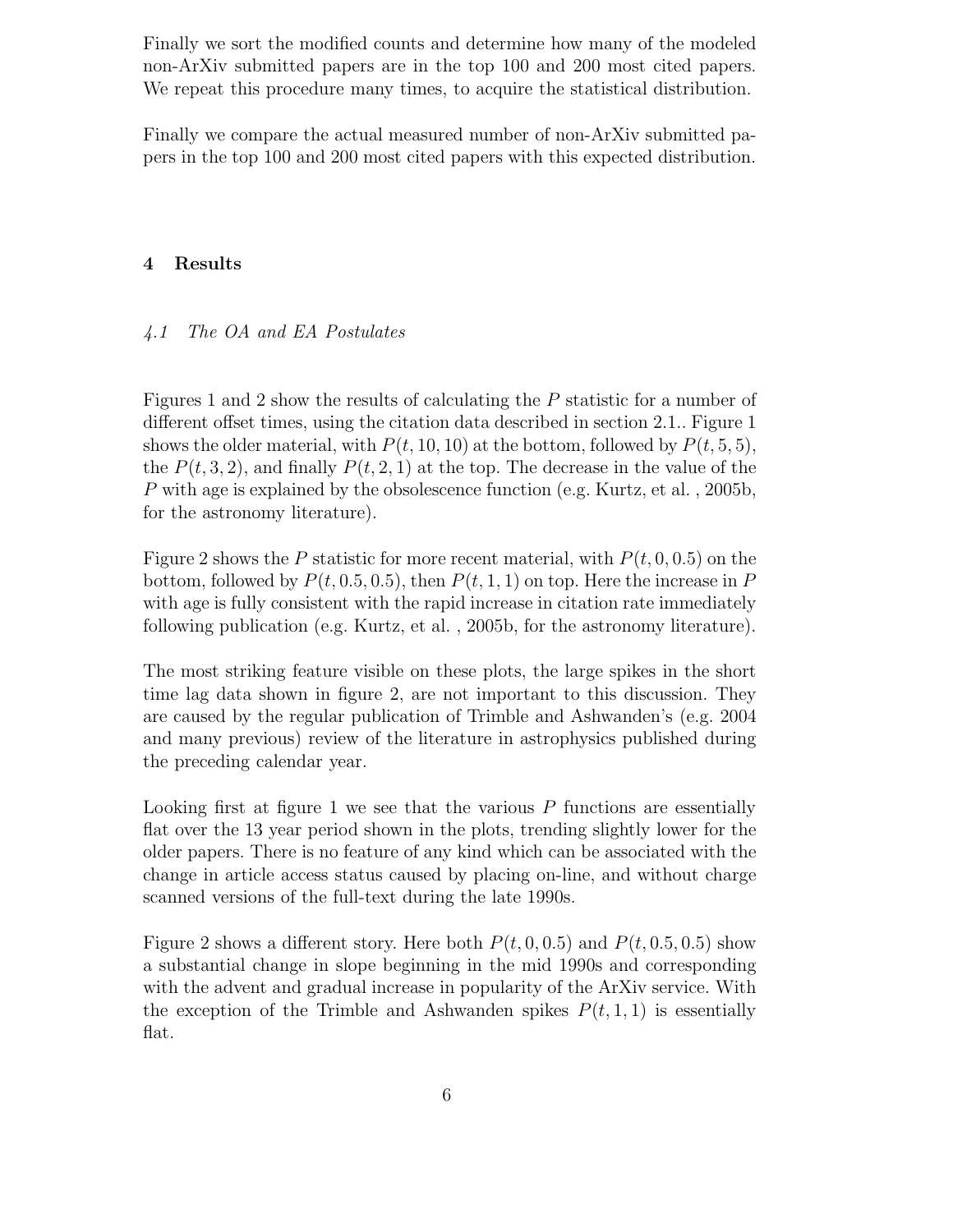

Fig. 1. The  $P$  statistic for older material. From the bottom:  $P(t, 10, 10), P(t, 5, 5), P(t, 3, 2), P(t, 2, 1).$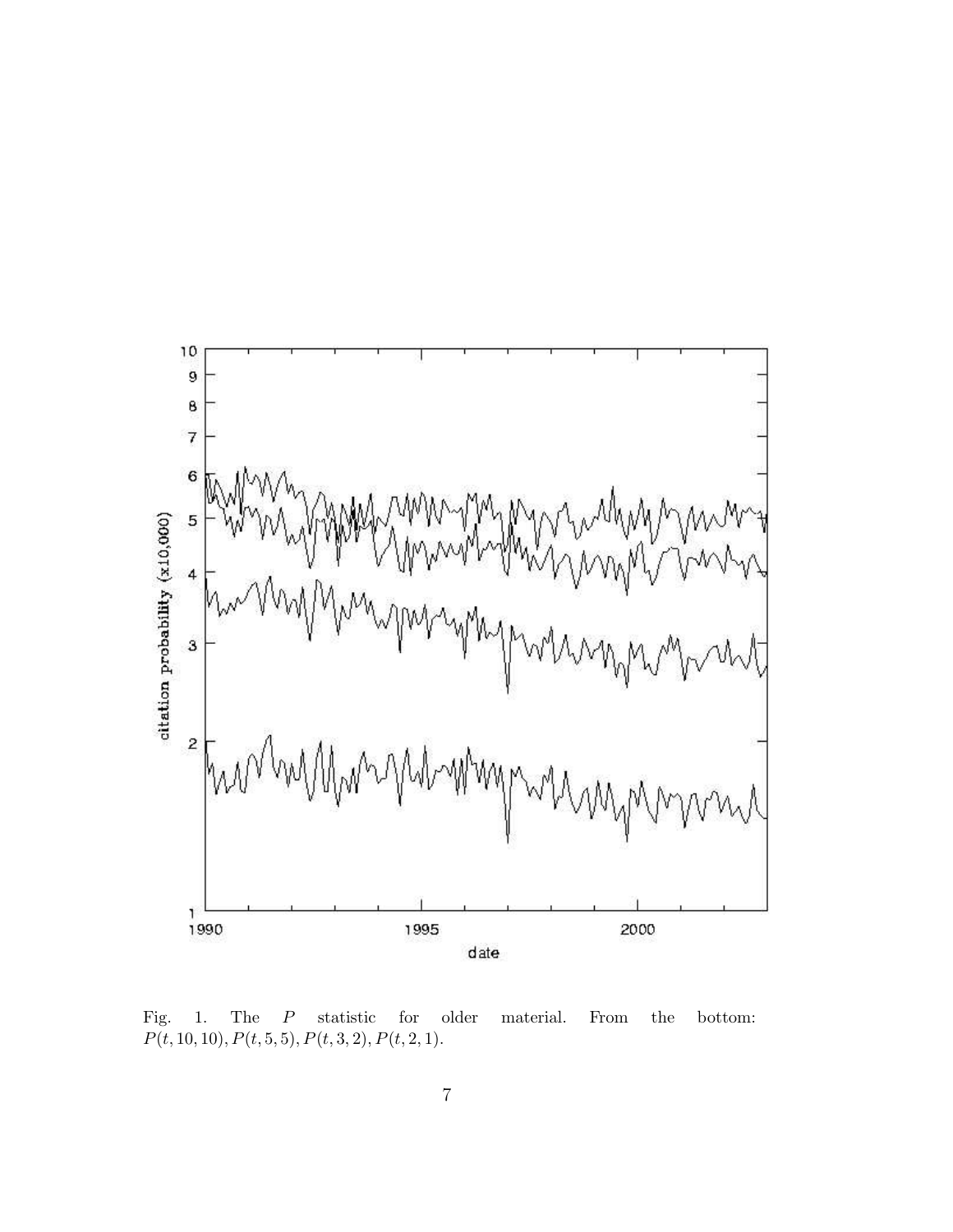

Fig. 2. The P statistic for newer material. From the bottom:  $P(t, 0, 0.5), P(t, 0.5, 0.5), P(t, 1, 1).$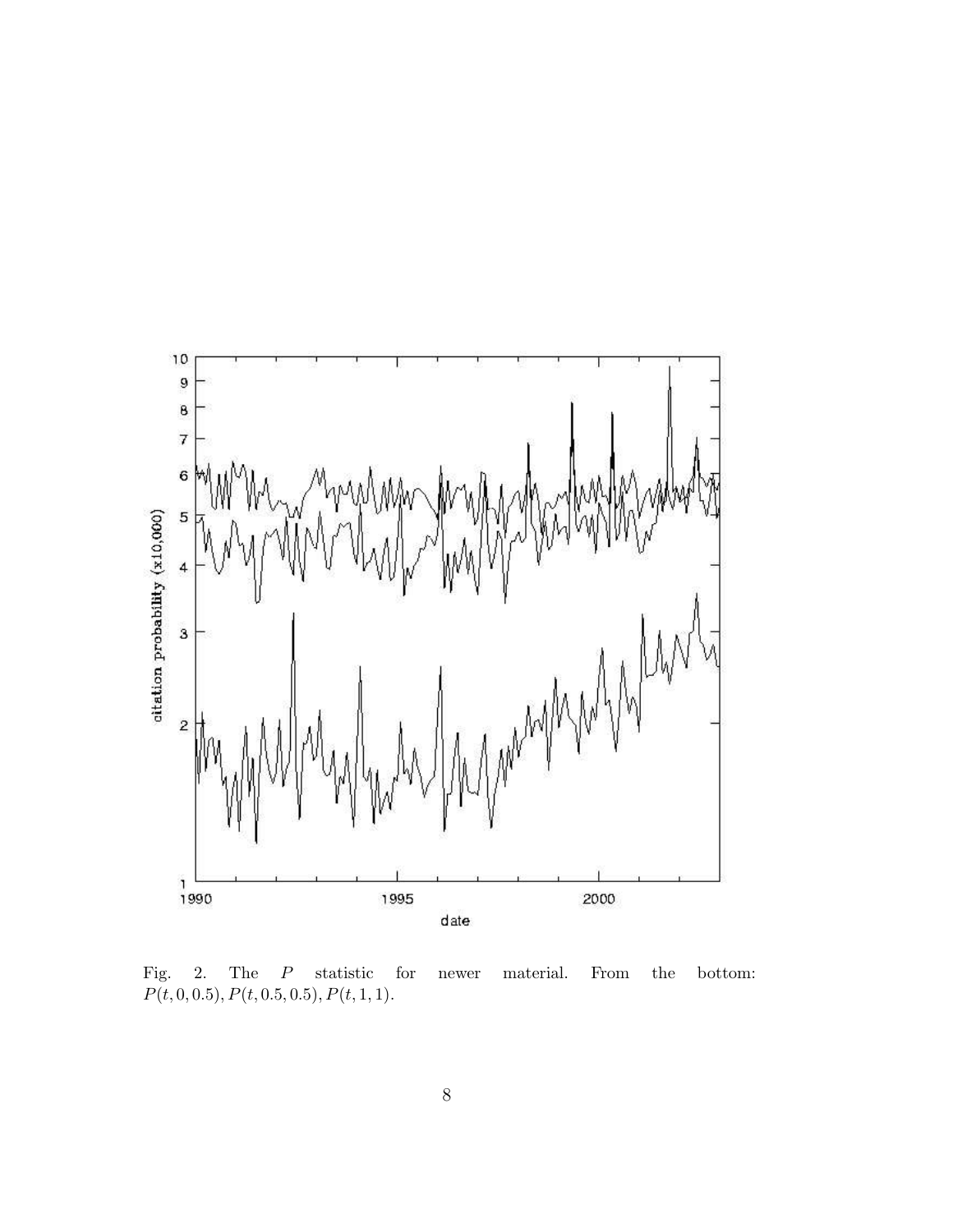Figure 3 shows the distribution of the number of non-ArXiv submitted articles in the top 200 most cited articles using the actual data for the 2003 Astrophysical Journal articles to build the model. The measured ArXiv/non-ArXiv citation ratio for these data is 2.11, there are 1909 ArXiv submitted articles and 683 non-ArXiv submitted articles. The peak of the distribution is at 16, 16 is the number of non-ArXiv submitted articles in the top 200 most cited papers with the highest expectation value under the assumption that there is no SB effect.

The dotted line, at 6, shows the actual number of non-ArXiv submitted articles in the top 200 most cited 2003 Astrophysical Journal articles. Six or fewer articles appear in the model distribution fewer than one time in 1000; we can thus reject the hypothesis that the citation distribution of ArXiv submitted vs. non-ArXiv submitted articles is caused by the ArXiv/non-ArXiv citation ratio (i.e. by the combined EA+OA effect) alone at the 99.9% confidence level. A similar analysis of the top 100 most cited papers, where there is only one non-ArXiv submitted paper, rejects this hypothesis at the 99.8% confidence level.

We thus must accept that there is some other systematic effect, correlated with citation count, which affects the ArXiv submitted vs. non-ArXiv submitted status of a paper. This is (without implying anything about motivations) the SB postulate.

#### 5 Analysis

Figure 1 shows clearly that increasing access to existing articles does not increase the probability that they will be cited. This implies that there is no significant population of astronomers who are both authors of major journal articles and who do not have "sufficient" access to the core research literature. This also implies that increasing access above a "sufficient" level has no influence on citation frequency. Because the number of downloads exceeds the number of traditional paper reads by a factor of several (Kurtz, et al. , 2005b) this suggests that there are differences in how researchers use electronic articles compared with how paper articles were used in the past. What these differences are is beyond the scope of this article.

Figure 2 shows to what extent the ArXiv has effected the citation of very recent articles. Notice that the value of  $P(t, 0, 0.5)$  at the end of 2003 is much closer to the value of  $P(t, 0.5, 0.5)$  at the beginning of 1990, and that  $P(t, 0.5, 0.5)$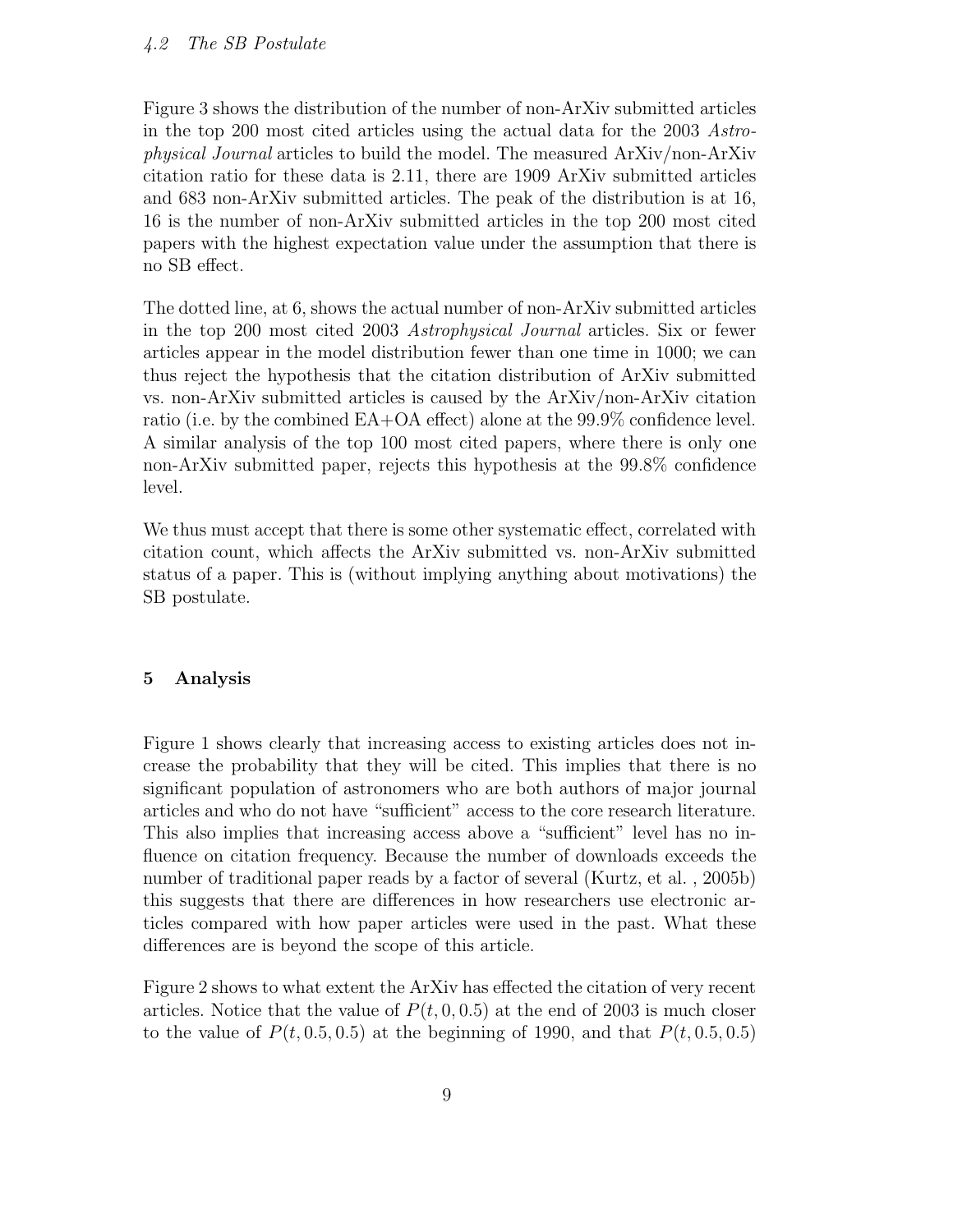

Fig. 3. The probability distribution for the number of non-ArXiv submitted papers in the top 200 most cited papers, where there are 1909 ArXiv submitted papers, 683 non-ArXiv submitted papers, and the ArXiv/non-ArXiv citation ratio is 2.11, under the assumption that there is no SB effect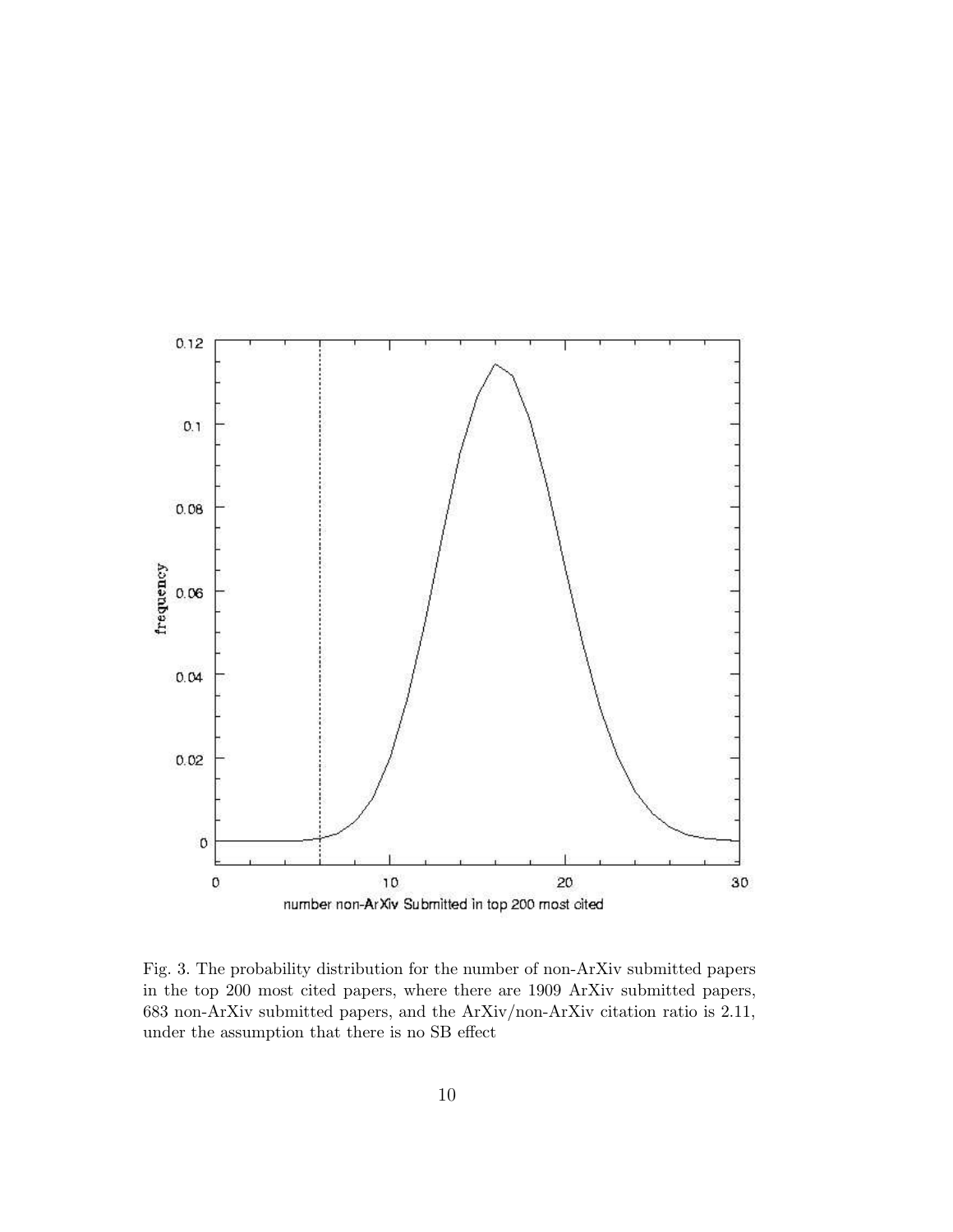at the end of 2003 meets  $P(t, 1, 1)$ , which is constant throughout the 13 year period. This can be understood as changing the mean effective publication date by about five or six months. This would imply that the peak in the article age—citation rate diagram would be shifted toward younger articles, an effect already seen by Brody (2003).

The results of the simulations shown in figure 3 indicate (at the 99.9% confidence level) that there must be some sort of selection based on article quality in determining which papers are submitted to the ArXiv, and which not. Because papers in the ArXiv are not refereed (except for a kook filter) this suggests that authors self-censor or self-promote, or that for some reason the most citable authors are also those who first use the new publication venue.

Taken together these figures suggest that, in astronomy, there is a strong EA effect and a strong SB effect; there is also no indication of any OA effect. At first this seems counterintuitive; if more people could read a document one might expect that more people would then cite it.

We suggest that the basic reason why there seems no OA effect in astronomy is that for a person to be in the position to write an article for a core astronomy journal that person must already be in a position to read those journals, and must also be in a position to perform astronomical research. In terms of barriers to entry into the astronomical research community the second requirement is much larger than the first. Because the marginal cost of being an astronomer with access to the core literature is so much lower than the cost of being an astronomer in the first place, it is reasonable to postulate that essentially all astronomers have access to the core literature through existing channels, and thus do not require an OA alternative path in order to read and cite articles.

We believe that the claims that the citation rate ratio of papers openly available on the internet (via ArXiv or some other mechanism) vs those not available through those means is caused by the increased readership of the open articles (Lawrence , 2001; Brody, et al. , 2004, this is sometimes called the Lawrence Effect, or the OA advantage) are somewhat overstated, especially for well funded disciplines with high barriers to entry. The ongoing debate concerning the desirability of Open Access literature (e.g. Nature , 2004; Amsci , 2004) ought not be affected by this result, as once all literature is open access, there can no longer be a differentiation between open and non-open articles anyway.

Before open access to the core literature in astronomy could have a large effect on citation practices there would also need to be open access to the basic data of astronomical research, so as to lower the entry barrier to be close to just time and ability. There is a substantial effort in astronomy currently to do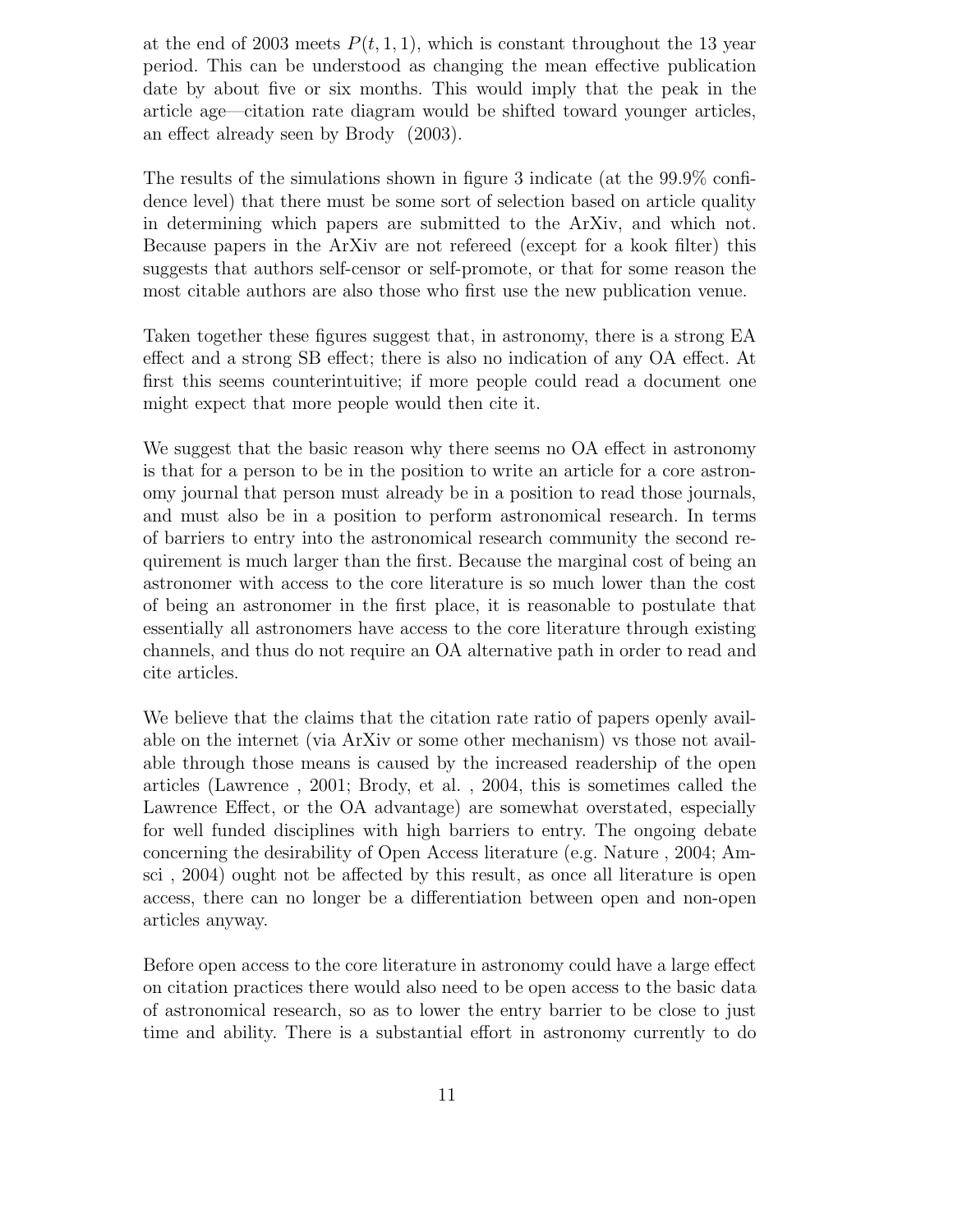just that (e.g. Brunner et al., 2001; Quinn and Gorski, 2004).

## 6 Acknowledgments

MJK wishes to thank S. Harnad and T. Brody for substantial e-mail discussions; and wishes to thank P. Ginsparg for discussions and hospitality. We also than an anonymous referee for adding to the clarity of the presentation.

The ADS is supported by NASA under grant NCC5-189.

#### References

- Accomazzi, A., Eichhorn, G., Kurtz, M. J., Grant, C. S., Murray, S. S. 1999. The ADS Bibliographic Reference Resolver. ASP Conf. Ser. 172: Astronomical Data Analysis Software and Systems VIII 8, 291.
- American Scientist Magazine 2004. On-Line Forum on Open Access Literature, S. Harnad is the moderator. Available at: http://americanscientist-open-access-forum.amsci.org/archives/American-Scientist-Open-Access-Forum.html
- ArXiv 2004. Server Usage Statistics Page. http://arxiv.org/todays stats
- Bollen, J., Luce, R., Vemulapalli, S.S., and Xu, W. 2003. Usage Analysis for the Identification of Research Trends in Digital Libraries. D-Lib Magazine 9, no. 5. http://www.dlib.org/dlib/may03/bollen/05bollen.html
- Boyce, P. B. 1998. Urania, a Linked, Distributed Resource for Astronomy. ASP Conf. Ser. 153: Library and Information Services in Astronomy III 107.
- Brody, T. 2003. Citebase Search: Autonomous Citation Database for e-print Archives. Paper presented at the SINN03 conference on Worldwide Coherent Workforce, Satisfied Users - New Services For Scientific Information -, in Oldenburg (Germany). Available at: http://physnet.physik.unioldenburg.de/projects/SINN/sinn03/proceedings/brody/brody sinn03 paper.pdf
- Brody, T., Stamerjohanns, H., Harnad, S. Gingras, Y. Vallieres, F. and Oppenheim, C. 2004. The effect of Open Access on Citation Impact. Presented at: National Policies on Open Access (OA) Provision for University Research Output: an International meeting. Southampton University, Southampton UK. 19 February 2004. http://opcit.eprints.org/feb19oa/brody-impact.pdf.
- Brunner, R. J., Djorgovski, S. G., Szalay, A. S. 2001. Virtual Observatories of the Future. ASP Conf. Ser. 225: Virtual Observatories of the Future
- Dalterio, H. J., Boyce, P. B., Biemesderfer, C., Warnock, A., Owens, E., Fullton, J. 1995. The Electronic Astrophysical Journal Letters Project. Vistas in Astronomy 39, 7-12.

Demleitner, M., Kurtz, M., Accomazzi, A., Eichhorn, G., Grant, C. S.,